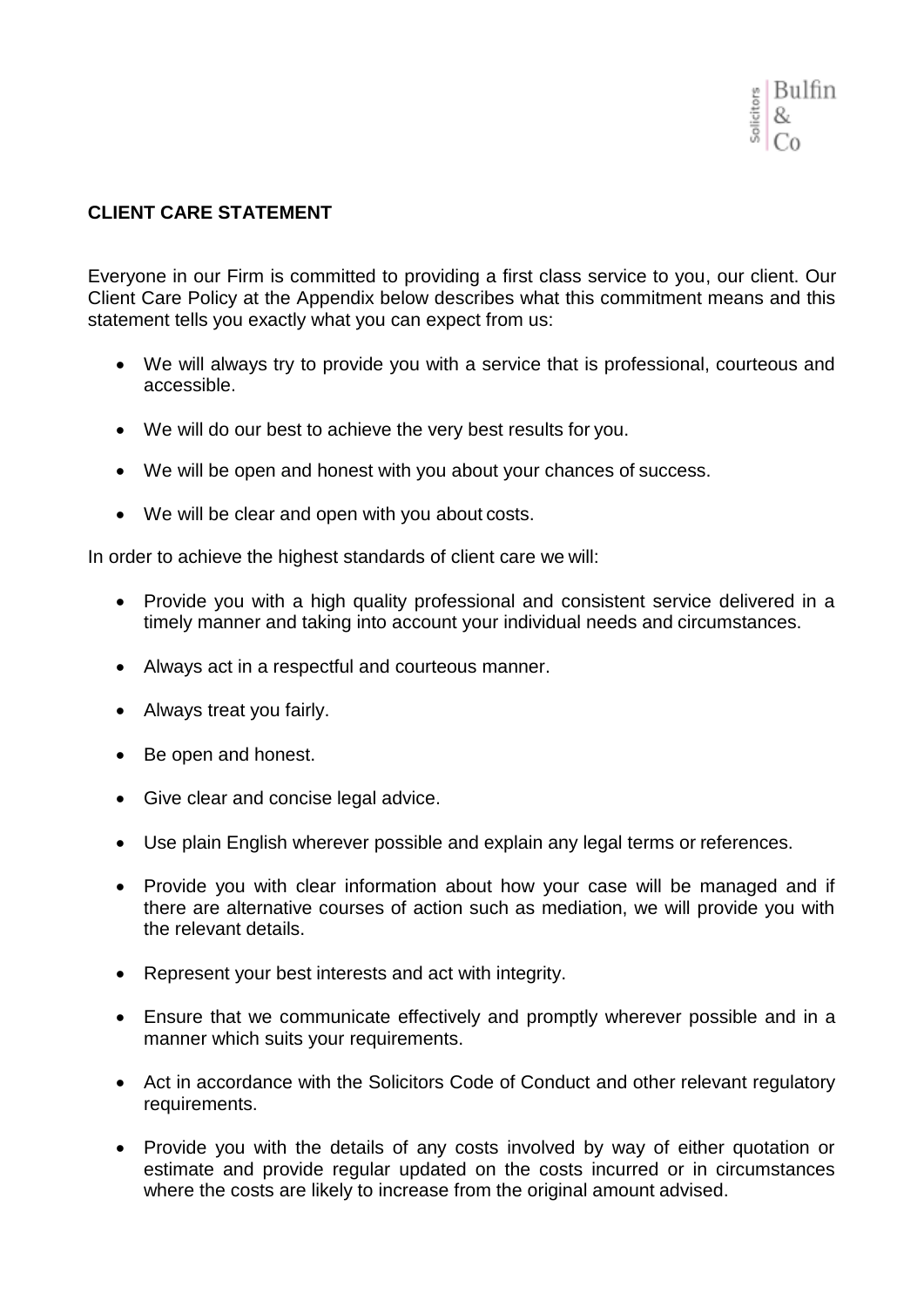- Consider with you any payment options that might be utilised.
- Advise you of our policy on interest payments and charges.
- Provide you with information concerning our complaints procedure and details about the Legal Ombudsman.

## **Client Care Letter**

After you have instructed us to take on your case we will issue you with a Client Care Letter and Terms of our Service which explains in detail the level of service that we will strive to provide to you. We will inform you of the person who is going to be responsible for your case and their position in the practice. Where appropriate we will also advise you of the person who will supervise your file if this is not also the fee earner.

## **Feedback and Testimonials**

In order that we can continue and improve our service we actively encourage and value feedback from our clients, whether negative or positive.

We monitor and evaluate any client complaints to identify and address any shortcomings and failings in our business so that we can strive to continually improve our standard of service.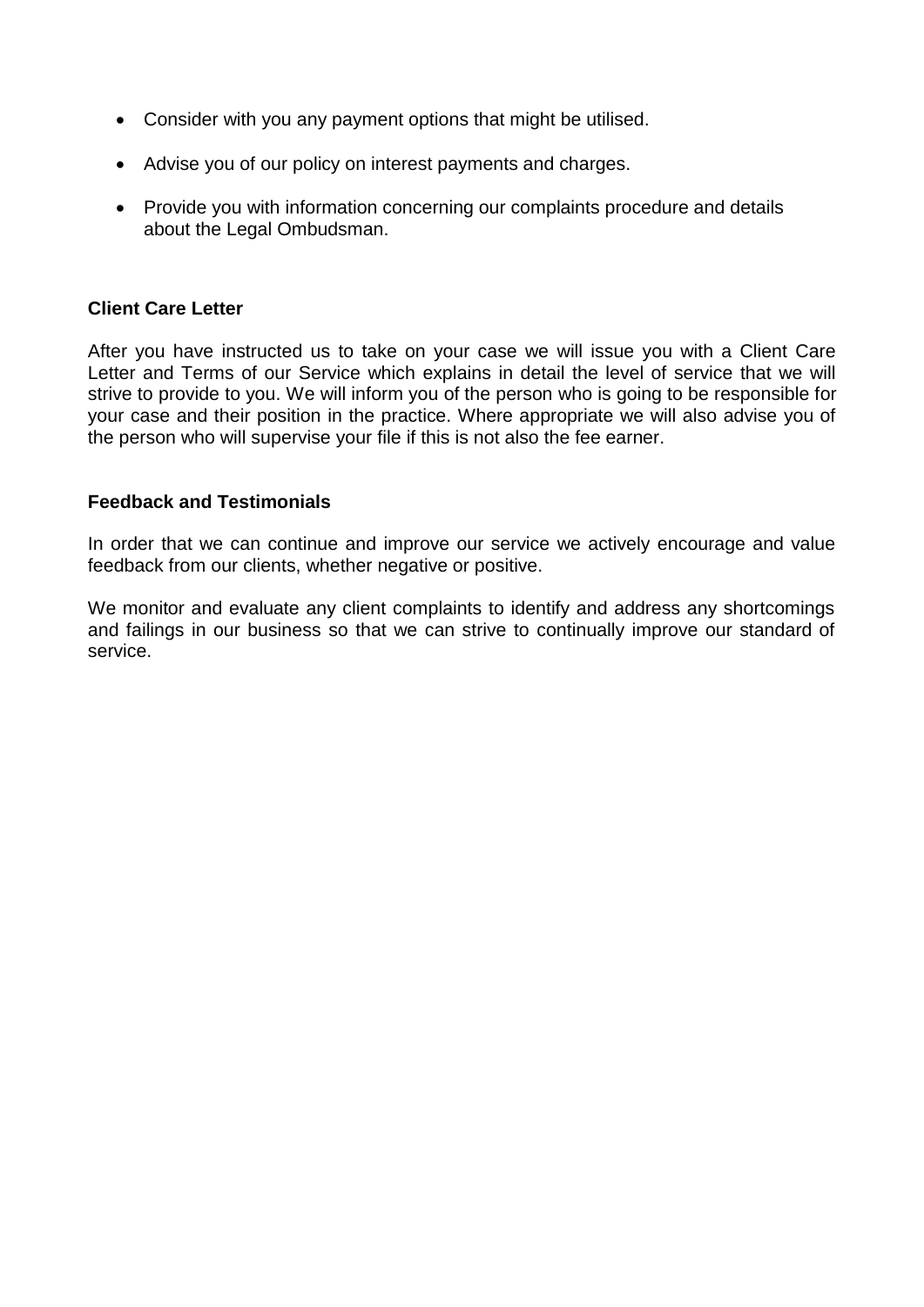# **Appendix**

## **CLIENT CARE POLICY**

Bulfin & Co Solicitors is a Firm of solicitors regulated by the Solicitors Regulation Authority. In running its business and providing services to clients this Firm abides by the mandatory principles set out in the SRA Handbook. These principles relate to everything we do but specifically in formulating this client care policy we must:

*Act in the best interests of each of our clients.* 

*Provide a proper standard of service to our clients.*

*Behave in a way that maintains the trust the public places in us and in the provision of legal services.*

#### **Purpose and scope**

The overall purpose of this policy is to demonstrate compliance with the SRA principles and to provide clear guidance to our clients and prospective clients as to how we work and the standard of service that we strive to offer. Every member of our staff and all consultants providing services on behalf of this Firm are required to act in accordance with this client care policy.

## **Our Policy**

Bulfin & Co is committed to providing a service to clients which is:

Specialist **Expert** Professional Cost Effective Accessible Tailored to clients' individual needs **Confidential** 

#### **Specialist**

To remain specialist, we will only offer and provide services in the field of employment law. In recognising that clients sometimes need additional and complimentary services in connection with employment law matters, we maintain a network of solicitors who practise in complimentary fields of law who can either provide consultancy services to this Firm to enable us to better advise our clients or who can, with our client's consent, provide services directly to our clients.

The areas of law which overlap and compliment the services that we specialise in are mainly in the fields of commercial and company law, business immigration law, IT and technology law and property related law. We will always advise our clients if we are obtaining advice for them from another firm of solicitors and we will only introduce clients to alternative firms with our client's consent.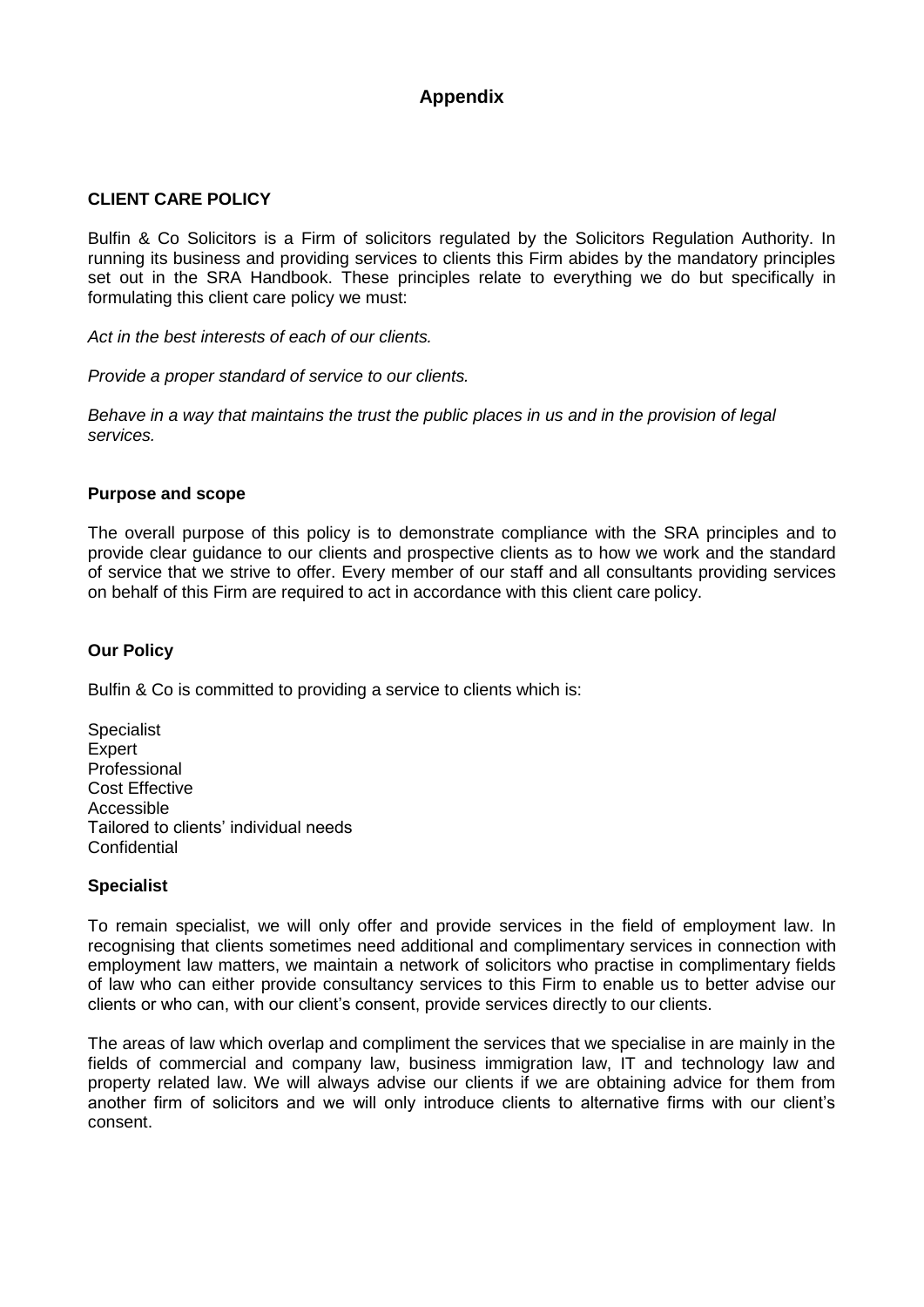## **Expert**

In order to provide specialist services our legal advisers must be more than competent in their field, they must be experts. We will only provide employment law services through individuals who hold the appropriate qualification and/or have substantial experience in advising on employment law. Our advisers will normally be qualified solicitors, barristers or fellows of the institute of legal executives with a minimum of three years employment law experience.

#### **Professional**

We commit to providing a professional service to clients and prospective clients of our Firm. We will act with integrity at all times and our clients and prospective clients will be treated with courtesy and respect in their dealings with us. We will at all times comply with the principles of the Equality Act 2010 and our own Equality and Diversity Policy.

We will always act in a manner that is professional and courteous when dealing with third parties, including solicitors acting for our client's opponents, our client's employers, tribunals, courts and other bodies and at all times act in a manner which befits a firm of solicitors.

## **Cost Effective**

We will be open about costs in all our dealings with clients. We will operate a fair charging policy which will be stated from the outset and advised to all prospective clients when they enquire about the services of this firm.

We will advise our clients of the likely costs in connection with the matter for which we are instructed and will keep our cost estimate under review. All communication on costs with our clients will be in writing.

We will provide as detailed cost information as possible in our initial client letter, terms of business and at appropriate times when advising and updating clients in respect of the progress of their matter. We will answer clients' questions about likely costs as accurately and honestly as we can and will consider all options for funding employment matters with our clients. Where clients have an insurance policy which covers employment law work we will advise them of their option to utilise this policy, even if as a result they may decide to terminate their retainer with this Firm.

When considering costs we will have regard not only to the time spent on the matter in question but also the likely outcome for clients and will be open and honest with clients as to the value of using our services when pursuing a relatively low value claim. We will explore with our clients alternative options for funding claims or receiving assistance elsewhere when it is in their best interest to do so.

#### **Accessible**

We strive to make our service accessible to anyone who may need them and we will at all times operate in accordance with our Equality and Diversity Policy.

We will offer services through a range of means including face to face meetings, communication by email, skype or on the telephone. We will make best use of technology to ensure that our services are as accessible as possible to those who need them.

We will ensure that our offices are accessible to people with a physical disability or limited mobility. We will do our best to make our services available to clients with visual impairments or restricted